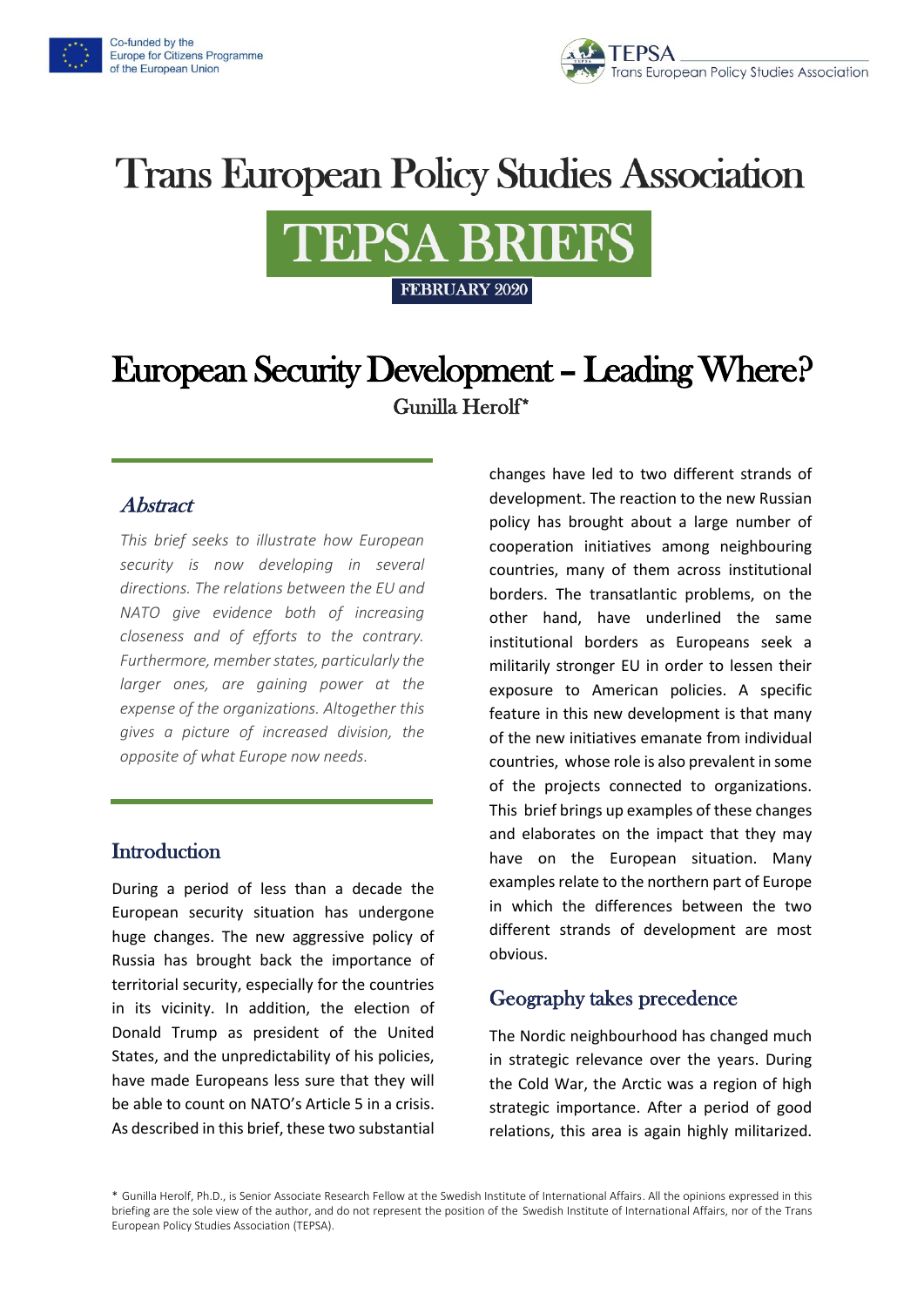Similarly, the Baltic Sea region has, for some time, and until only a few years ago, enjoyed peaceful cooperation with Russia.

The new aggressive Russian policy starting around 2014 served as a wake-up call. Nordic countries realized that as a complement to NATO and the EU they needed to give their own cooperation, the NORDEFCO, a stronger focus on territorial defence. Increasingly taking place across institutional borders, it is based on the belief that a war in the north would involve all Nordic countries. $1$  The strengthening of transatlantic ties is likewise important, shown by the fact that Finland and Sweden have signed Host Nation Support agreements with NATO and are part of the NATO Response Force (NRF). The Nordic countries, furthermore, act as hosts to extensive exercises involving the United States and many European countries.

Bi- and trilateral cooperation are important parts of these efforts. Cross Border Training of the Finnish, Norwegian and Swedish air forces is pursued on an almost weekly basis in the airspace above the northern part of their countries. The very close Finnish-Swedish cooperation has also crossed a previous borderline since these two non-aligned countries are now building up their cooperation with the aim to act and conduct operations even during war.<sup>2</sup>

#### Nordic-Baltic Cooperation

While the Baltic countries, Estonia, Latvia and Lithuania, see their security as primarily based on their NATO membership, there is also a regional perspective in their security thinking and a closeness to the Nordic countries which is not related to any organization. Within the framework of *Nordic-Baltic Eight (NB8)* the defence ministers of these states meet for discussions on the security situation in the region. Nordic and Baltic countries furthermore cooperate within the EU *(NB6).* 

#### Northern Group

The Northern Group, initiated by the UK in 2010, deals with the particular security and defence issues common to the Northern European states. In addition to the Nordic and Baltic countries, it includes Germany, the Netherlands, Poland and the United Kingdom. It meets regularly on ministerial, strategic and expert meetings, underlining the need for a strong NATO-EU partnership<sup>3</sup>.

Jan. 2019,

<sup>1</sup> Iceland, Denmark and Norway are members of NATO, whereas Finland and Sweden are members of the EU only. While Denmark is member of the EU as well, the area of security and defence is part of the Danish opt-outs. Iceland, having no military forces, participates in the political but not the military parts of Nordic cooperation.

<sup>2</sup> Sweden and Finland (2019):"Sweden and Finland Sign Military Strategic Concept for the Deepened Defence Cooperation", Helsinki 18 Dec. 2019, [https://www.forsvarsmakten.se/en/news/2019/12](https://www.forsvarsmakten.se/en/news/2019/12/sweden-and-finland-signs-military-strategic-concept-for-the-deepened-defence-cooperation/) [/sweden-and-finland-signs-military-strategic-](https://www.forsvarsmakten.se/en/news/2019/12/sweden-and-finland-signs-military-strategic-concept-for-the-deepened-defence-cooperation/)

[concept-for-the-deepened-defence-cooperation/;](https://www.forsvarsmakten.se/en/news/2019/12/sweden-and-finland-signs-military-strategic-concept-for-the-deepened-defence-cooperation/)

Swedish and Finnish Armed Forces (2019)*: Final Reports on Deepened Defence Cooperation between Finland and Sweden. Report by the Finnish Defence Forces and the Swedish Armed Forces*, 20

[https://www.government.se/49baf3/globalassets/](https://www.government.se/49baf3/globalassets/government/dokument/forsvarsdepartementet/final-reports-on-deepened-defence-cooperation-between-finland-och-sweden.pdf) [government/dokument/forsvarsdepartementet/fi](https://www.government.se/49baf3/globalassets/government/dokument/forsvarsdepartementet/final-reports-on-deepened-defence-cooperation-between-finland-och-sweden.pdf) [nal-reports-on-deepened-defence-cooperation](https://www.government.se/49baf3/globalassets/government/dokument/forsvarsdepartementet/final-reports-on-deepened-defence-cooperation-between-finland-och-sweden.pdf)[between-finland-och-sweden.pdf;](https://www.government.se/49baf3/globalassets/government/dokument/forsvarsdepartementet/final-reports-on-deepened-defence-cooperation-between-finland-och-sweden.pdf) Lunde Saxi and Friis (2018): Lunde Saxi, Håkon and Friis, Karsten, "After Crimea: The Future of Nordic Defence Cooperation", *NUPI Policy Brief* 6, 8 Oct. 2018. <sup>3</sup> Northern Group (2016): Joint Statement from the Northern Group Meeting of Defence Ministers, Copenhagen, 9 November 2016, [https://www.regeringen.se/4af90e/globalassets/r](https://www.regeringen.se/4af90e/globalassets/regeringen/dokument/forsvarsdepartementet/nordefco/joint-statement-northern-group-9-november-2016.pdf) [egeringen/dokument/forsvarsdepartementet/nord](https://www.regeringen.se/4af90e/globalassets/regeringen/dokument/forsvarsdepartementet/nordefco/joint-statement-northern-group-9-november-2016.pdf) [efco/joint-statement-northern-group-9-november-](https://www.regeringen.se/4af90e/globalassets/regeringen/dokument/forsvarsdepartementet/nordefco/joint-statement-northern-group-9-november-2016.pdf)[2016.pdf.](https://www.regeringen.se/4af90e/globalassets/regeringen/dokument/forsvarsdepartementet/nordefco/joint-statement-northern-group-9-november-2016.pdf)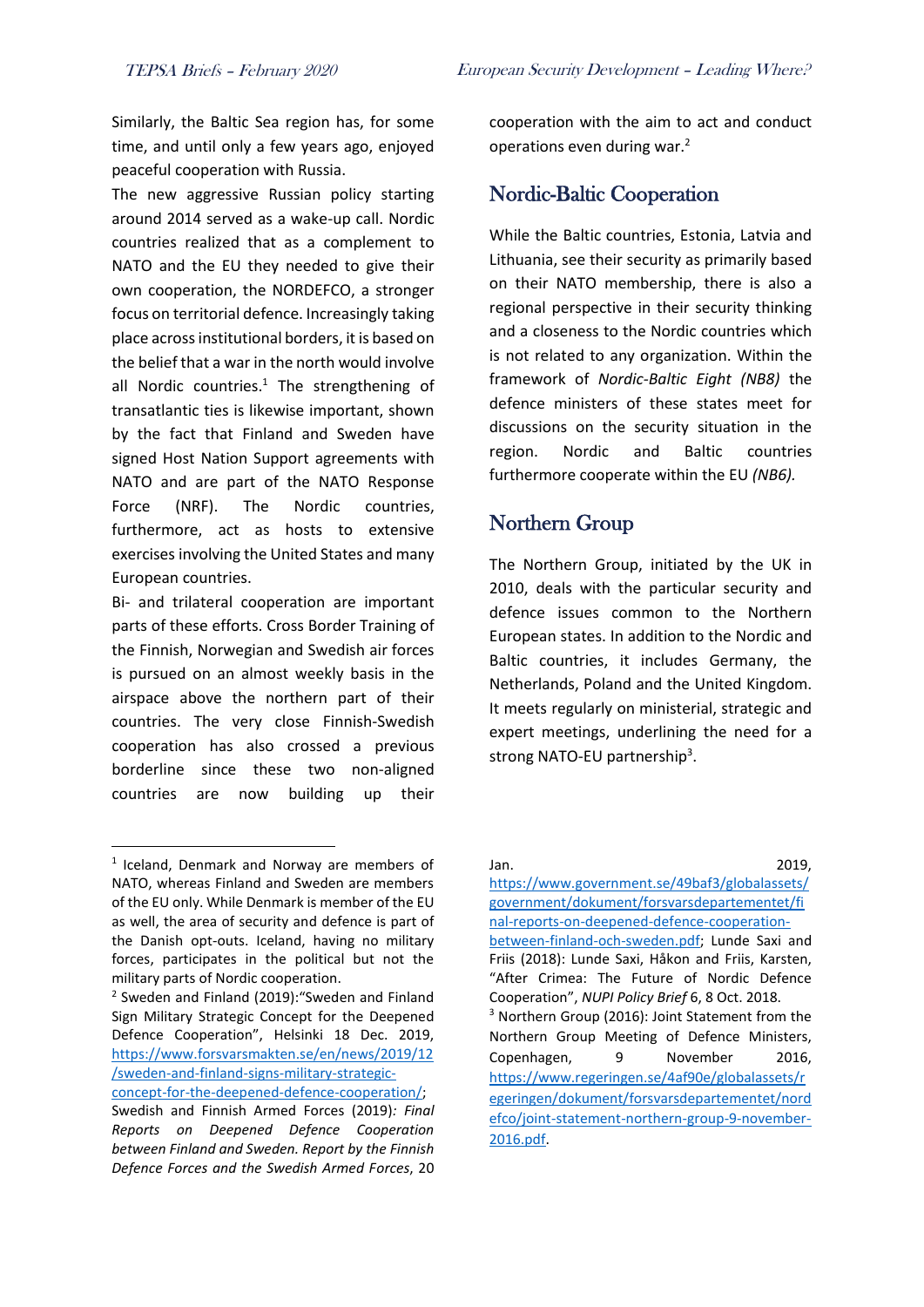### Joint Expeditionary Force

The British Joint Expeditionary Force (JEF) is again an example of cooperation with a geographic rather than an institutional basis, focused on northern Europe. Launched in 2014 as a NATO Framework Nations Concept (FNC), since 2017 it includes two non-NATO members Finland and Sweden. $4$  The general background of the FNC was the lack of capabilities even among major countries at a time when the situation deteriorated. Countries are to form clusters in which the large (lead) ones provide the backbone whereas the small ones plug in their special capabilities.<sup>5</sup>

JEF is a national expeditionary force built up around the rapid deployment capability already existing within the British forces, which its partners may join. Useful for crisis management missions or bridging operations, it may act independently or in cooperation with the UN, the EU or NATO. Formed as a group of likeminded countries and initially having a global focus, JEF now increasingly focuses on Russian threats.<sup>6</sup>

### Other National Initiatives

Other national initiatives have had a wider and less focused geographical extension. *The*  *German Framework Nations Concept (FNC)*  was, like its British FNC equivalent, launched at the NATO Summit in Wales in 2014. Primarily about capability creation, it now includes more than 20 countries in northern, eastern and south-eastern Europe. The FNC has 24 capability clusters, together providing a full range of capabilities. Like the JEF, the FNC has included non-NATO countries and the choice of clusters is aimed to address both NATO and EU shortfalls.<sup>7</sup> The German view is that the FNC is a link that unites NATO and the EU in their common capacity building.<sup>8</sup>

The French *European Intervention Initiative (EI2)*, unveiled by President Macron in September 2017, has a character of its own. The declared aim is to create a European strategic culture and to reinforce the European ability to act together in various scenarios of military operations. The EI2 is said to distinguish itself from NATO, the EU and other projects by its ambitious operational vocation.<sup>9</sup> Germany, in particular, has been critical about the fact that the EI2 was set up outside the EU, fearing that it would undermine EU efforts to seek increased autonomy.

Furthermore, it has a focus on operations in Africa, which the traditionally-cautious Germany is not positive to undertake. In the end, however, Germany decided to join, one

<sup>4</sup> In addition it includes Denmark and Norway, the three Baltic countries, the Netherlands and the UK. <sup>5</sup> Hagström Frisell and Sjökvist (2019): *Military Cooperation Around Framework Nations. A European Solution to the Problem of Limited Defence Capabilities*, Hagström Frisell, Eva and Sjökvist, Emma,FOI (Swedish Defence Research Establishment], FOI-R—4692—SE, Feb. 2019, [https://www.foi.se/rapportsammanfattning?repor](https://www.foi.se/rapportsammanfattning?reportNo=FOI-R--4672--SE) [tNo=FOI-R--4672--SE.](https://www.foi.se/rapportsammanfattning?reportNo=FOI-R--4672--SE)

<sup>&</sup>lt;sup>6</sup> Lunde Saxi (2018): "The UK Joint Expeditionary Force (JEF)", Lunde Saxi, Håkon,*IFS Insights* 5/2018, Norwegian Institute for Defence Studies, Oslo 2018, https://www.nupi.no/nupi\_eng/Publications/CRISt in-Pub/After-Crimea-The-future-of-Nordic-Defence-Cooperation.

 $<sup>7</sup>$  Hagström Frisell and Sjökvist, see footnote 5, p.</sup>  $23.$ 

<sup>8</sup> Ibid.p. 17 and Bundesministerium der Verteidigung (2018): *Konzeption der Bundeswehr*, Bundesministerium der Verteidigung, 20 July 2018, p. 8.

<sup>&</sup>lt;sup>9</sup>Ministère des Armées (2019): "Aims and Implementation of the European Intervention Initiative", Directorate General for International Relations and Strategy, Ministère des Armées, 26 Feb. 2019,

https://www.defense.gouv.fr/english/dgris/intern ational-action/l-iei/l-initiative-europeenne-dintervention.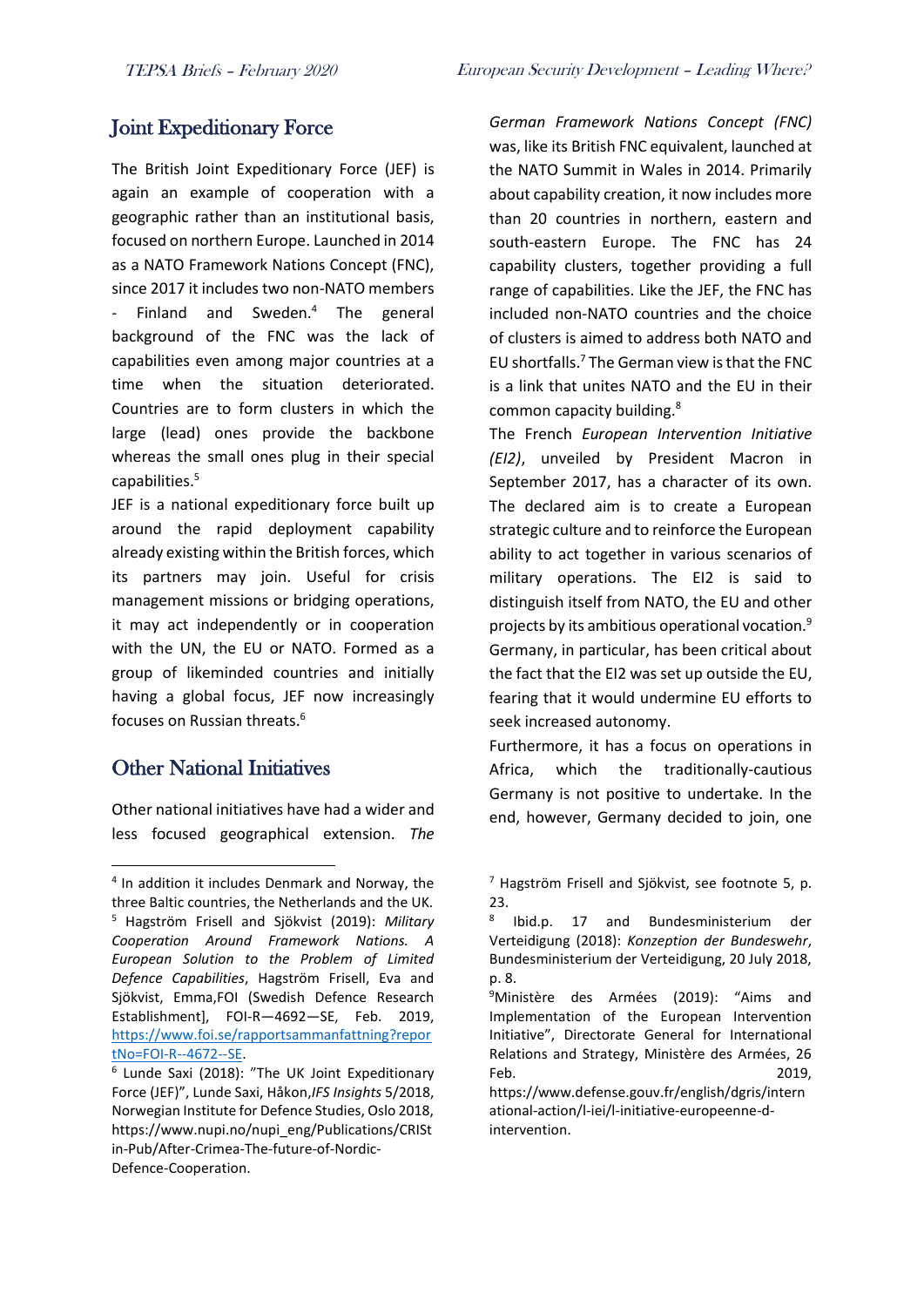important reason being that as a close partner to France, and previously having been rather negative to a number of French initiatives, it would have been difficult not to do so.<sup>10</sup> Other countries also noting a certain focus on Africa chose to join when invited by France. Africa is an important area for other countries as well and actually it is not the only region of relevance for the EI2.

A French argument, which has received some positive responses, is that the national character is necessary for the initiative to include both non-EU countries like Norway and (soon) the United Kingdom, as well as Denmark, whose opt-outs include the area of security.<sup>11</sup>

#### The EU and Strategic Autonomy

A contrast to the close and intertwined way in which the EU and NATO sometimes work can be seen in the wish to increase the capabilities that are strictly European. There are, however, different views on the level of independence and strategic autonomy that the EU should try to achieve, which is evident in the debate on whether certain NATO resources should be duplicated or not. In order to fulfil this goal, a large number of initiatives were included in the global strategy decisions of 2016-2017 and are now being pursued in order to increase European capability. The following are some examples.

The Permanent Structured Cooperation (PESCO) will allow EU members to develop jointly defence capabilities, invest in shared projects and enhance the operational

readiness and contribution of their armed forces. 25 of the present EU Members States participate in PESCO, which thus far includes 47 projects.

The European Defence Fund has two strands, one of which deals with research, offering grants for collaborative research in innovative defence technologies. The other one is about development and acquisition, seeking to create incentives for member states to cooperate through co-financing from the EU budget and practical support from the Commission.

The Coordinated Annual Review on Defence (CARD) is a voluntary procedure with the objective to improve capability development by identifying shortfalls etc. in order to ensure more optimal use of defence spending plans. <sup>12</sup>

#### **Consequences**

In various ways all activities described here can be seen as answers to perceived needs. They may concern a geographically precarious position, a lack of military resources, or a need for rapid intervention. To the extent that they can meet those needs, the initiatives will have a positive impact. They may, however, also in other ways have an impact on European security and cooperation.

The two different strands of development, one serving to diminish the borderline between the EU and NATO and the other to underline it, are, in spite of this, not each other's opposites. All EU countries have supported the Global Strategy which outlined a stronger EU and none is in principle against countries seeking to

<sup>10</sup> DW (2018): "Germany Cautious as France Leads European Defense Initiative", DW, 8 Nov. 2018, [https://www.dw.com/en/france-and-germany](https://www.dw.com/en/france-and-germany-dream-up-ambitious-eu-reforms/a-46383897)[dream-up-ambitious-eu-reforms/a-46383897.](https://www.dw.com/en/france-and-germany-dream-up-ambitious-eu-reforms/a-46383897)

 $11$  The EI2 currently includes 12 member states across Europe, constituting a mix of small and large countries: Belgium, Denmark, Estonia, Finland,

France, Germany, the Netherlands, Norway, Portugal, Spain, Sweden and the United Kingdom. Italy has also declared its willingness to join.

<sup>12</sup> Fiott (2019): *Yearbook of European Security*, Fiott, Daniel, EUISS, 86 - 9, https://www.iss.europa.eu/sites/default/files/EUIS SFiles/yes2019.pdf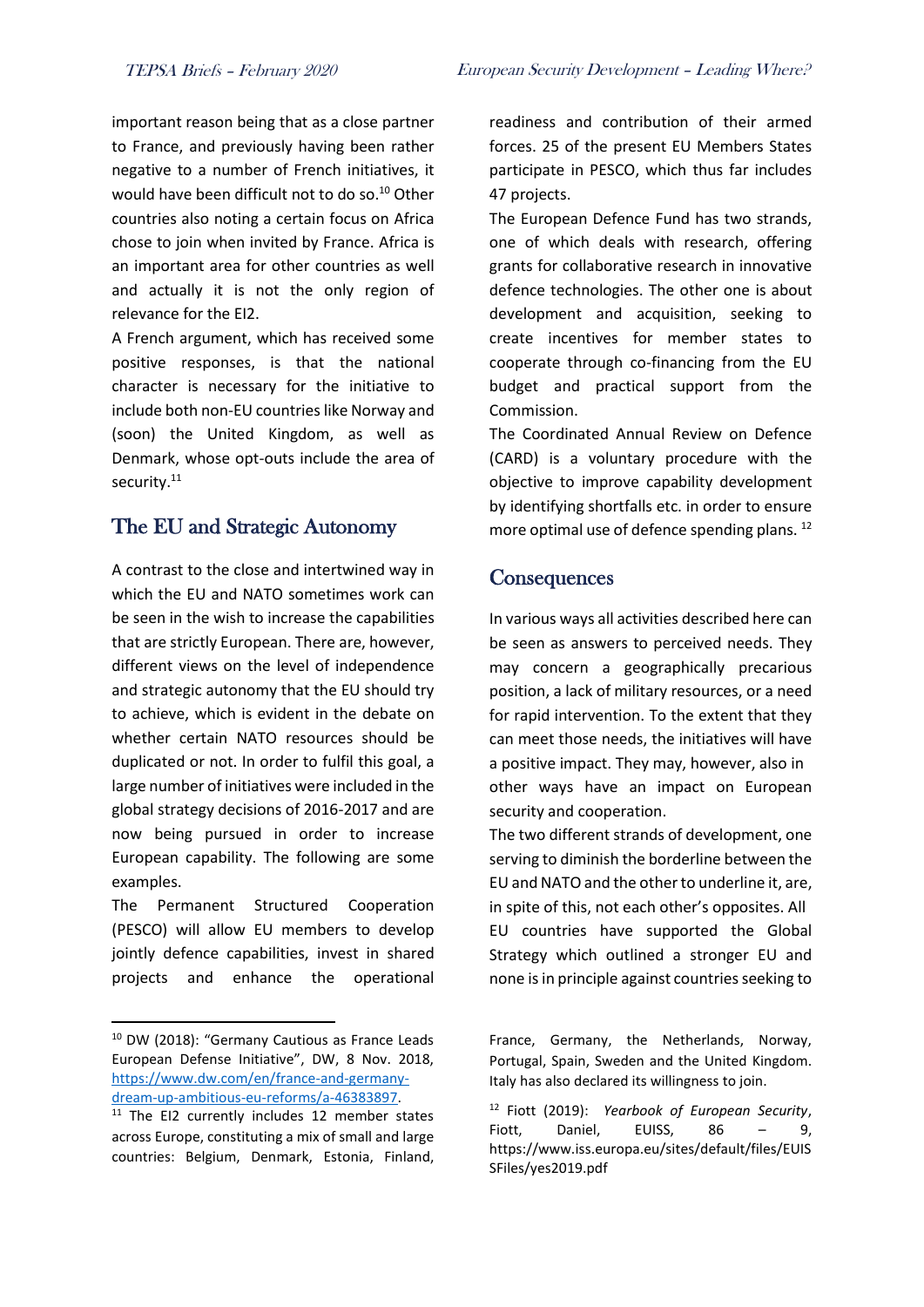raise the threshold for Russian aggression. The differences lie rather in the details of the definition of strategic autonomy, the litmus test being the views on whether the EU should abstain from duplicating assets now available through NATO or not. A similar issue is whether non-EU-owned companies should be eligible for PESCO or not.

Cooperation between the EU and NATO is at the core of these considerations. It is of high value and even a necessity in the northern part of Europe. It may, however, become problematic when cooperation approaches Article 5 tasks, since giving non-NATO countries the same protection as members is not possible. Cooperation between the EU and NATO is furthermore increasing in width as well as depth, covering areas such as hybrid warfare, military mobility, counter-terrorism, etc. Yet, European efforts are made to increase its independence from NATO. The growth of European capabilities can be seen as a natural development of the organization and well compatible with NATO's role. The statements by President Trump as regards Article 5 and the general unpredictability of his policies have, however, made many Europeans feel the need to be prepared for an unwanted scenario of being on their own in a situation of crisis.

Nations assuming leadership is a recently increasing phenomenon seen in the examples given above, such as NATO's Framework Nations Concept. While adding to the capabilities of all participants, for the smaller countries it also has the consequence of being dependent on the lead states' choices of policies. As pointed out, in the German FNC others will be dependent on the strict German *caveats*. Germany might also want to support its own industrial base (which is certainly true

for other states as well). In addition, states will only with great difficulty be able to withdraw their national capabilities if they would prefer

*" The two different strands of development, one serving to diminish the borderline between the EU and NATO and the other to underline it, are, in spite of this, not each other's opposites."*

to deploy them in an operation. $13$  If continued on a wider scale (apart from Germany, only Italy and the UK are now in this position), the result will be a renationalization of NATO's European defence in favour of major states.

The establishment of the European Intervention Initiative (EI2) is a unique event. Certainly, national bi-, tri and multilateral groups have existed for many years but only to deal with issues within their own territories or related to issues of their immediate concern. The question is what will happen if the EI2 pursues an African country that is different from that of the EU, NATO or UN. May also other national groups be formed, potentially with other policies, as a response to the EI2? While this brief has emphasized the distinction between nationally and institutionally run projects and groups, the distinction is not always clear. In the selection process of the EU's PESCO or European Defence projects major states have a strong influence and they are also the ones which have the resources to come up with ideas for projects and to carry them out. The question about the future development of national versus institutional

<sup>&</sup>lt;sup>13</sup> Major and Mölliing (2014): Major, Claudia and Mölling, Christian, "The Framework Nations Concept. Germany's Contribution to a Capable European Defence", *SWP Comments* 52, Stiftung

Wissenschaft und Politik, Dec. 2014. [https://www.swp-](https://www.swp-berlin.org/fileadmin/contents/products/comments/2014C52_mjr_mlg.pdf)

[berlin.org/fileadmin/contents/products/comments](https://www.swp-berlin.org/fileadmin/contents/products/comments/2014C52_mjr_mlg.pdf) [/2014C52\\_mjr\\_mlg.pdf.](https://www.swp-berlin.org/fileadmin/contents/products/comments/2014C52_mjr_mlg.pdf)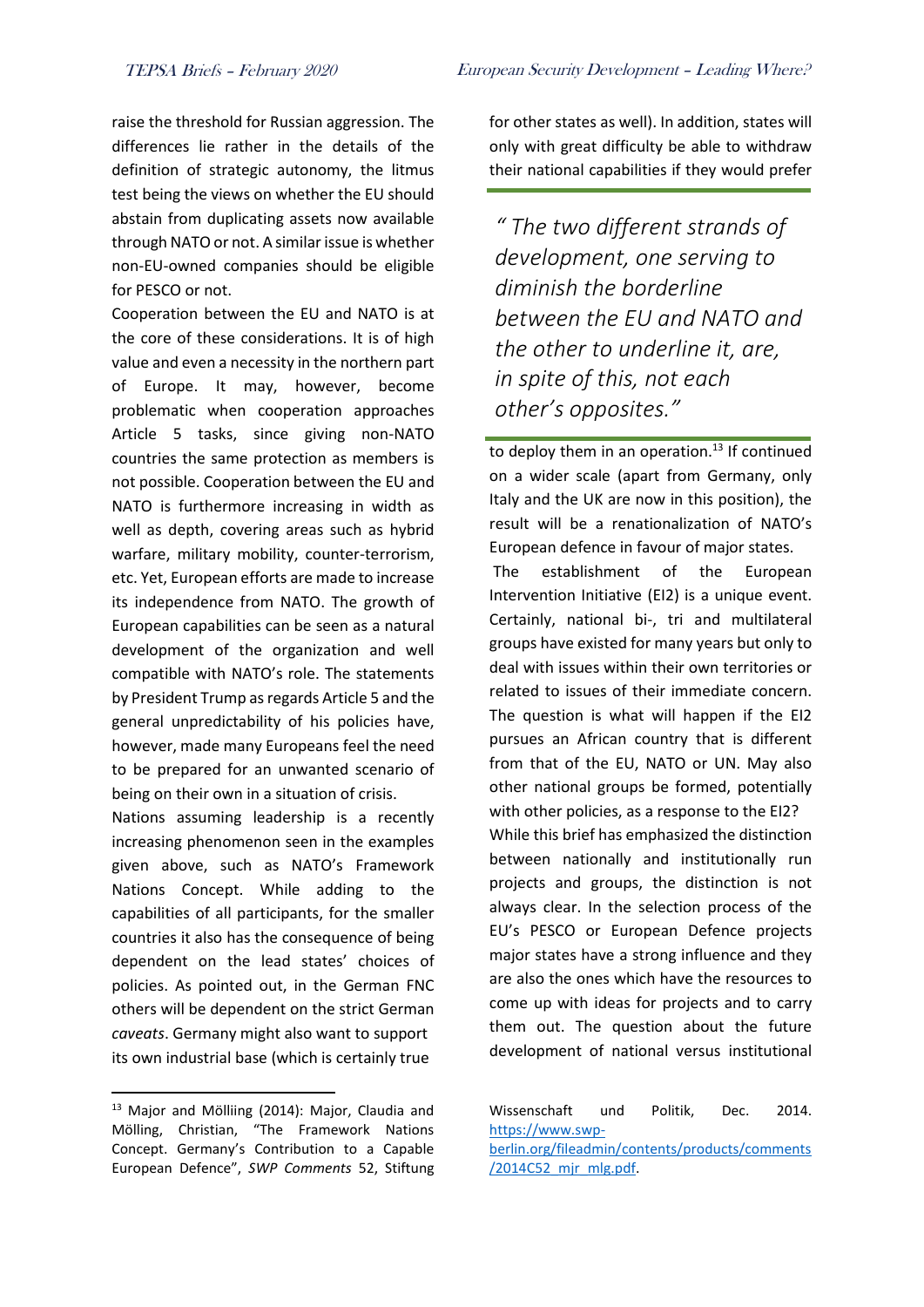influence is for this reason not easy to answer. Foreseeing the future is difficult also since Europe is highly dependent on external forces. However, to the extent that it shapes its own future, the examples of this brief show that, albeit small, it is a divided continent for which increased cohesion should be a high priority in order to be able to take on its many challenges.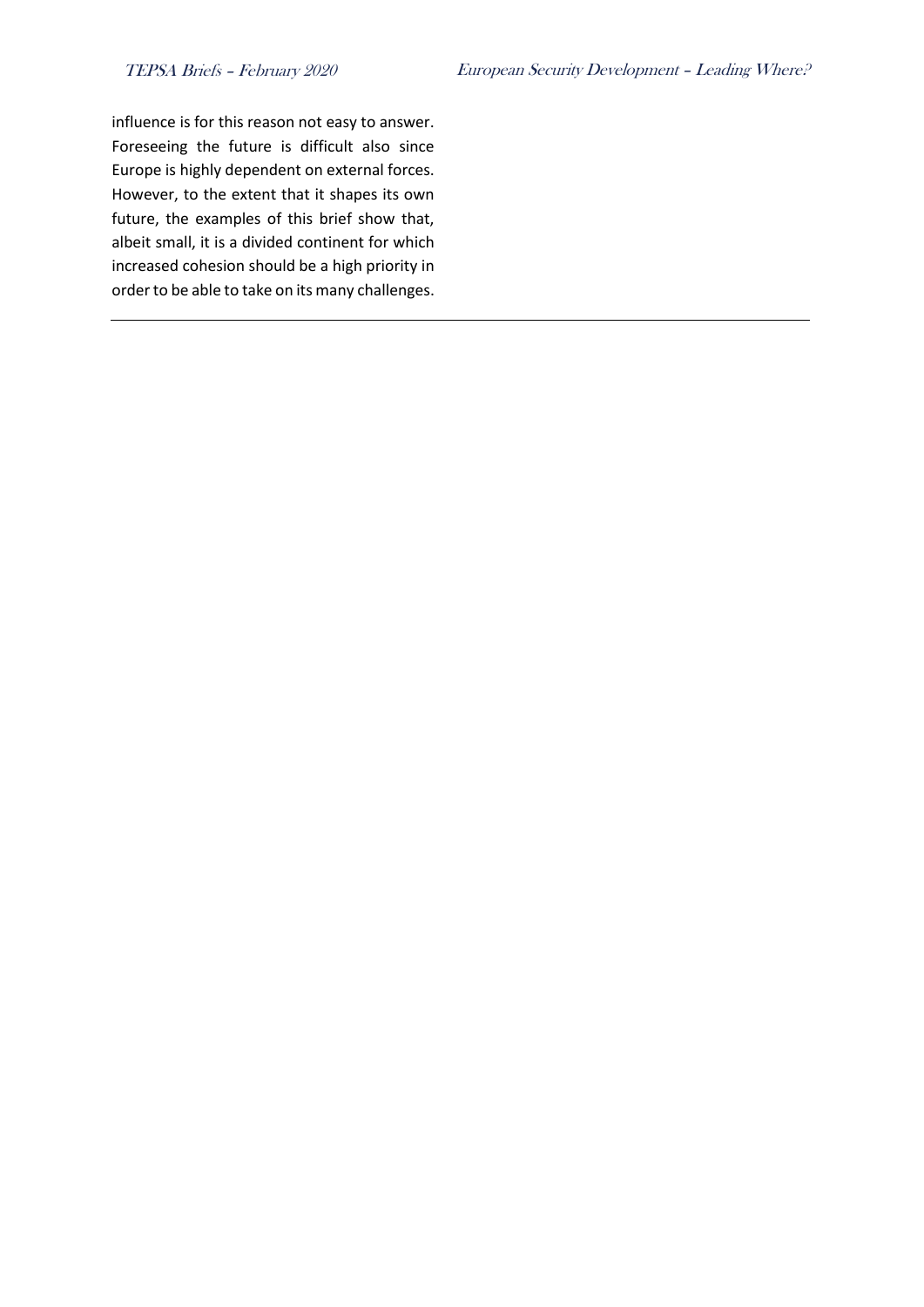#### References

Ministère des Armées (2019): "Aims and Implementation of the European Intervention Initiative", Directorate General for International Relations and Strategy, Ministère des Armées, 26 Feb. 2019, [https://www.defense.gouv.fr/english/dgris/international-action/l-iei/l-initiative-europeenne-d](https://www.defense.gouv.fr/english/dgris/international-action/l-iei/l-initiative-europeenne-d-intervention)[intervention,](https://www.defense.gouv.fr/english/dgris/international-action/l-iei/l-initiative-europeenne-d-intervention) last accessed on 10/01/2020.

DW (2018): "Germany Cautious as France Leads European Defense Initiative, DW, 8 Nov. 2018. [https://www.dw.com/en/france-and-germany-dream-up-ambitious-eu-reforms/a-46383897,](https://www.dw.com/en/france-and-germany-dream-up-ambitious-eu-reforms/a-46383897) last accessed on 10(01/2020.

Finnish and Swedish Armed Forces (2019): *Final Reports on Deepened Defence Cooperation between Finland and Sweden. Report by the Finnish Defence Forces and the Swedish Armed Forces*, 20 Jan. 2019,

[https://www.government.se/49baf3/globalassets/government/dokument/forsvarsdepartementet/fi](https://www.government.se/49baf3/globalassets/government/dokument/forsvarsdepartementet/final-reports-on-deepened-defence-cooperation-between-finland-och-sweden.pdf) [nal-reports-on-deepened-defence-cooperation-between-finland-och-sweden.pdf,](https://www.government.se/49baf3/globalassets/government/dokument/forsvarsdepartementet/final-reports-on-deepened-defence-cooperation-between-finland-och-sweden.pdf) last accessed on 10/01/2020.

Fiott (2019): *Yearbook of European Security*, Fiott, Daniel, EUISS, pp. 86-92, [https://www.iss.europa.eu/sites/default/files/EUISSFiles/yes2019.pdf,](https://www.iss.europa.eu/sites/default/files/EUISSFiles/yes2019.pdf) last accessed 14/01/2020.

Northern Group (2016): "Joint Statement from the Northern Group Meeting of Defence Ministers", Copenhagen, 9 November 2016,

[https://www.regeringen.se/4af90e/globalassets/regeringen/dokument/forsvarsdepartementet/nor](https://www.regeringen.se/4af90e/globalassets/regeringen/dokument/forsvarsdepartementet/nordefco/joint-statement-northern-group-9-november-2016.pdf) [defco/joint-statement-northern-group-9-november-2016.pdf,](https://www.regeringen.se/4af90e/globalassets/regeringen/dokument/forsvarsdepartementet/nordefco/joint-statement-northern-group-9-november-2016.pdf) last accessed 10/01/2020.

Hagström Frisell and Sjökvist (2019): *Military Cooperation Around Framework Nations. A European Solution to the Problem of Limited Defence Capabilities*, Hagström Frisell, Eva and Sjökvist, Emma, FOI (Swedish Defence Research Establishment], FOI-R—4692—SE, Feb. 2019, [https://www.foi.se/rapportsammanfattning?reportNo=FOI-R--4672--SE,](https://www.foi.se/rapportsammanfattning?reportNo=FOI-R--4672--SE) last accessed on

13/01/2020.

Bundesministerium der Verteidigung *(2018): Konzeption der Bundeswehr*, Bundesministerium der Verteidigung, 20 July 2018, p. 8,

[https://www.bmvg.de/resource/blob/26544/9ceddf6df2f48ca87aa0e3ce2826348d/20180731](https://www.bmvg.de/resource/blob/26544/9ceddf6df2f48ca87aa0e3ce2826348d/20180731-konzeption-der-bundeswehr-data.pdf) [konzeption-der-bundeswehr-data.pdf,](https://www.bmvg.de/resource/blob/26544/9ceddf6df2f48ca87aa0e3ce2826348d/20180731-konzeption-der-bundeswehr-data.pdf) last accessed on 10/01/2020.

Lunde Saxi and Friis (2018): "After Crimea: The Future of Nordic defence cooperation", Lunde Saxi, Håkon and Friis, Karsten, *NUPI Policy Brief* 6, 8 Oct. 2018. [https://www.nupi.no/nupi\\_eng/Publications/CRIStin-Pub/After-Crimea-The-future-of-Nordic-](https://www.nupi.no/nupi_eng/Publications/CRIStin-Pub/After-Crimea-The-future-of-Nordic-Defence-Cooperation)[Defence-Cooperation,](https://www.nupi.no/nupi_eng/Publications/CRIStin-Pub/After-Crimea-The-future-of-Nordic-Defence-Cooperation) last accessed on 12/01/2020.

Lunde Saxi (2019): "The UK Joint Expeditionary Force (JEF)", Lunde Saxi, Håkon, *IFS Insights* 5/2018, Norwegian Institute for Defence Studies, Oslo 2018, [https://fhs.brage.unit.no/fhs-](https://fhs.brage.unit.no/fhs-xmlui/bitstream/handle/11250/2498483/IFS%20Insights_5_2018_Saxi.pdf?sequence=1&isAllowed=y)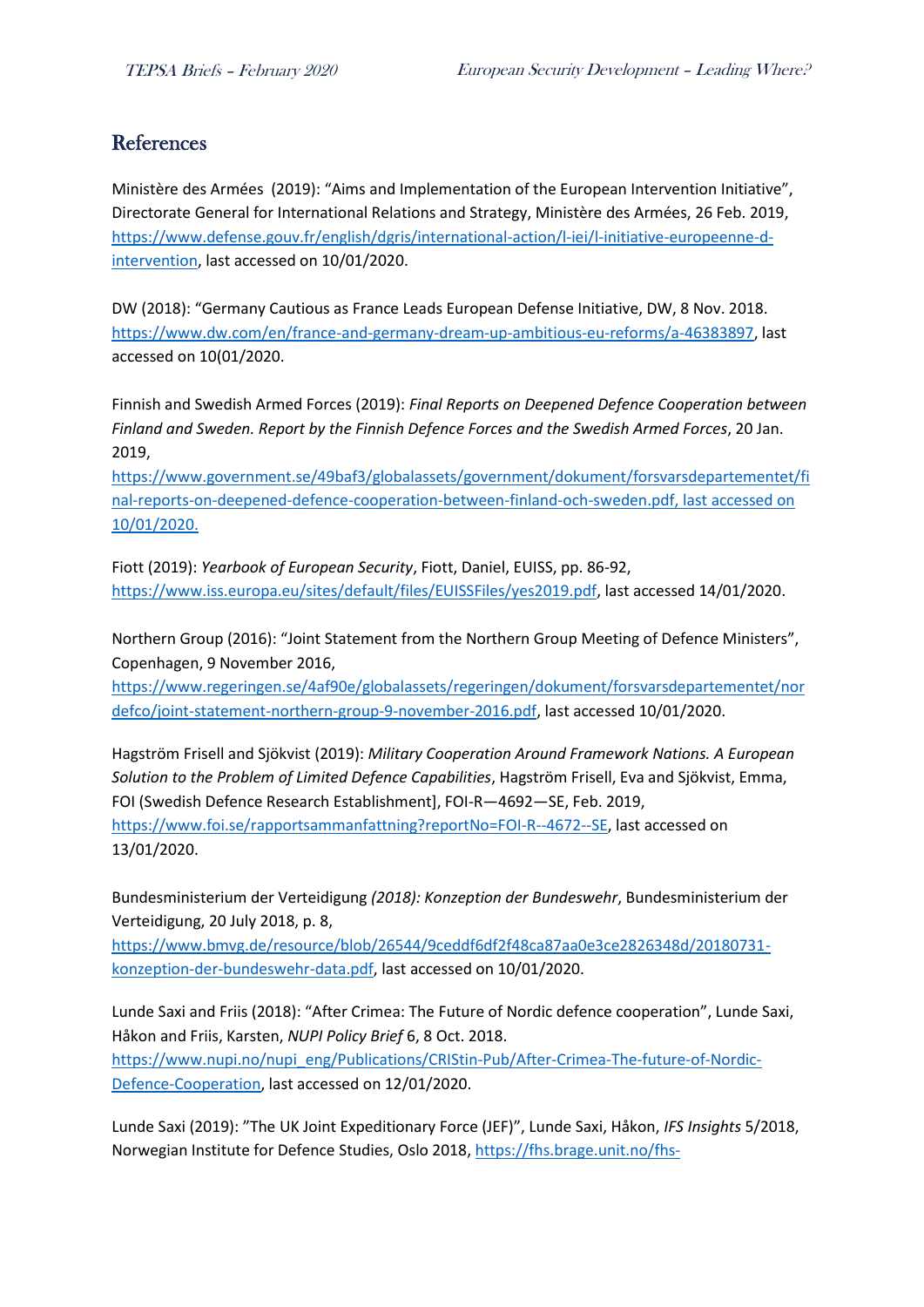[xmlui/bitstream/handle/11250/2498483/IFS%20Insights\\_5\\_2018\\_Saxi.pdf?sequence=1&isAllowed=](https://fhs.brage.unit.no/fhs-xmlui/bitstream/handle/11250/2498483/IFS%20Insights_5_2018_Saxi.pdf?sequence=1&isAllowed=y) [y,](https://fhs.brage.unit.no/fhs-xmlui/bitstream/handle/11250/2498483/IFS%20Insights_5_2018_Saxi.pdf?sequence=1&isAllowed=y) last accessed 9/01/2020.

Major and Mölling (2014): "The Framework Nations Concept" Major, Claudia and Mölling, Christian, *SWP Comments* 52, Stiftung Wissenschaft und Politik, December 2014, [https://www.swp](https://www.swp-berlin.org/fileadmin/contents/products/comments/2014C52_mjr_mlg.pdf)[berlin.org/fileadmin/contents/products/comments/2014C52\\_mjr\\_mlg.pdf,](https://www.swp-berlin.org/fileadmin/contents/products/comments/2014C52_mjr_mlg.pdf) last accessed on 10/01/2020.

Sweden and Finland (2019): "Sweden and Finland Sign Military Strategic Concept for the Deepened Defence Cooperation, Helsinki 18 Dec. 2019,

[https://www.forsvarsmakten.se/en/news/2019/12/sweden-and-finland-signs-military-strategic](https://www.forsvarsmakten.se/en/news/2019/12/sweden-and-finland-signs-military-strategic-concept-for-the-deepened-defence-cooperation/)[concept-for-the-deepened-defence-cooperation/](https://www.forsvarsmakten.se/en/news/2019/12/sweden-and-finland-signs-military-strategic-concept-for-the-deepened-defence-cooperation/) last accessed on 12/01/2020.